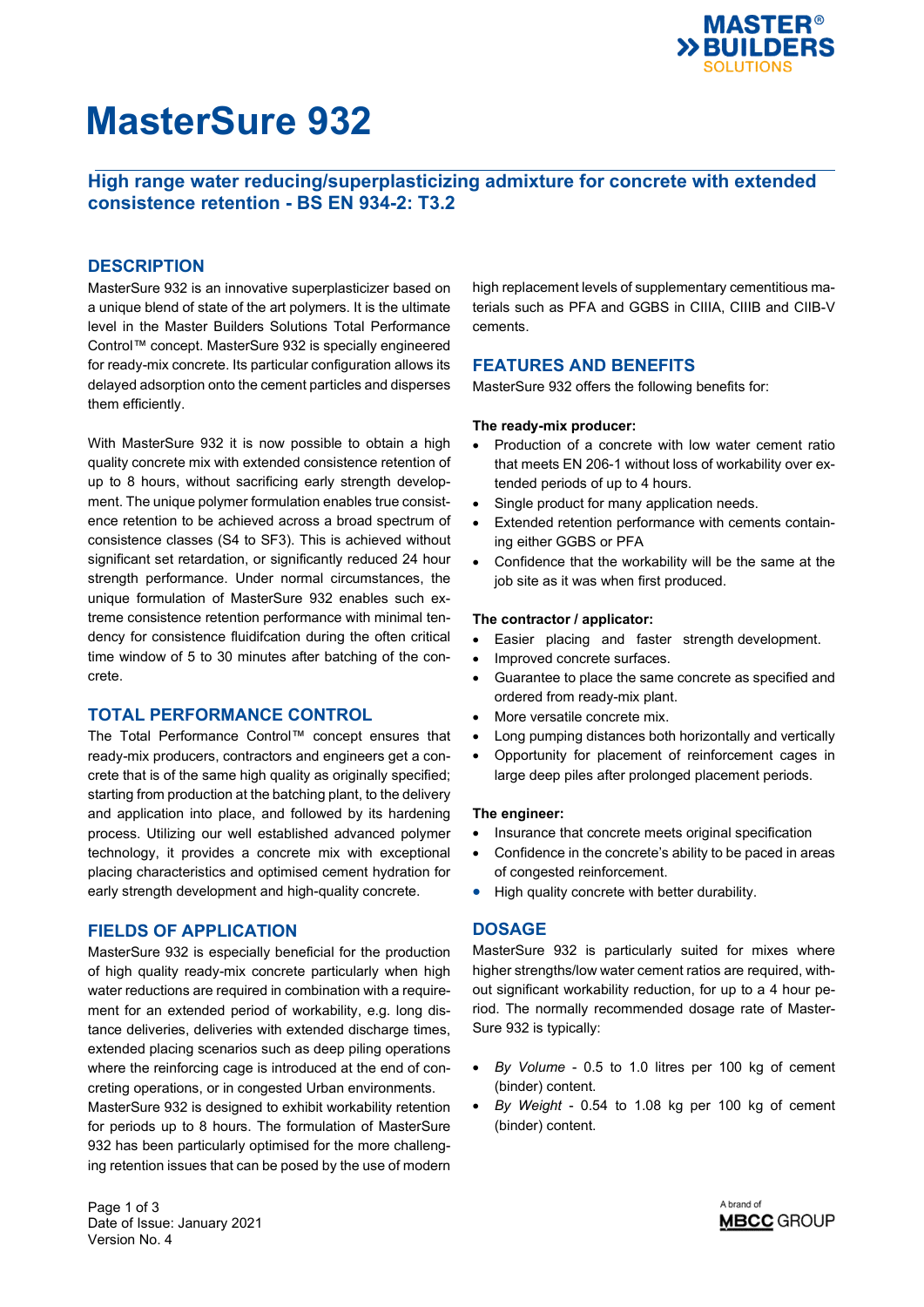

# **MasterSure 932**

# **High range water reducing/superplasticizing admixture for concrete with extended consistence retention - BS EN 934-2: T3.2**

The dosage rates given above are for typical usages, they are not meant as absolute limits, as other dosages may be utilised in special cases according to specific job conditions. If required consult our Technical Services Department for advice. Trial mixes should be carried out to ensure optimum dosage and effect. Where the concrete is to be machine finished by utilising power float or power trowelling methods, we recommend that you contact the Technical Services Department for dosage rate guidance.

## **MIXING**

MasterSure 932 is a ready-to-use admixture to be added to the concrete as a separate component. Optimal results are obtained if MasterSure 932 is dispensed into the concrete mix after the addition of the first 80% of the mixing water, i.e. when all solids are wetted out. Avoid adding the admixture to the dry aggregates and cement.

## **COMPATIBILITY**

MasterSure 932 can be used with all types of EN 197 Cements. For use with other special cements, contact our Technical Services Department.

MasterSure 932 should not be pre-mixed with other admixtures. If other admixtures are to be used in concrete containing MasterSure 932 they must be dispensed separately.

In order to optimize special requirements the use of the following complementary additives is suggested:

- Viscosity modifying agent MasterMatrix to produce Smart Dynamic Concrete or Self Compacting Concrete.
- Air entraining agent MasterAir to improve frost/thaw resistance.

When such complimentary admixtures are required it is important that laboratory trials are performed, prior to any supply, to determine the respective dosages of any complimentary admixture, and the suitability, in the fresh and hardened state, of the resultant concrete. In these circumstances we recommend that you consult our Technical Services Department for further advice.

## **PACKAGING**

MasterSure 932 is supplied in Bulk, 1000-litre IBC's and 15 litre containers.

**CONTACT DETAILS** 

Master Builders Solutions UK Ltd, Swinton Hall Road, Swinton, Manchester, M27 4EU Tel: +44 (0) 161 727 6300 www.master-builders-solutions.com/en-gb



Page 2 of 3 Date of Issue: January 2021 Version No. 4